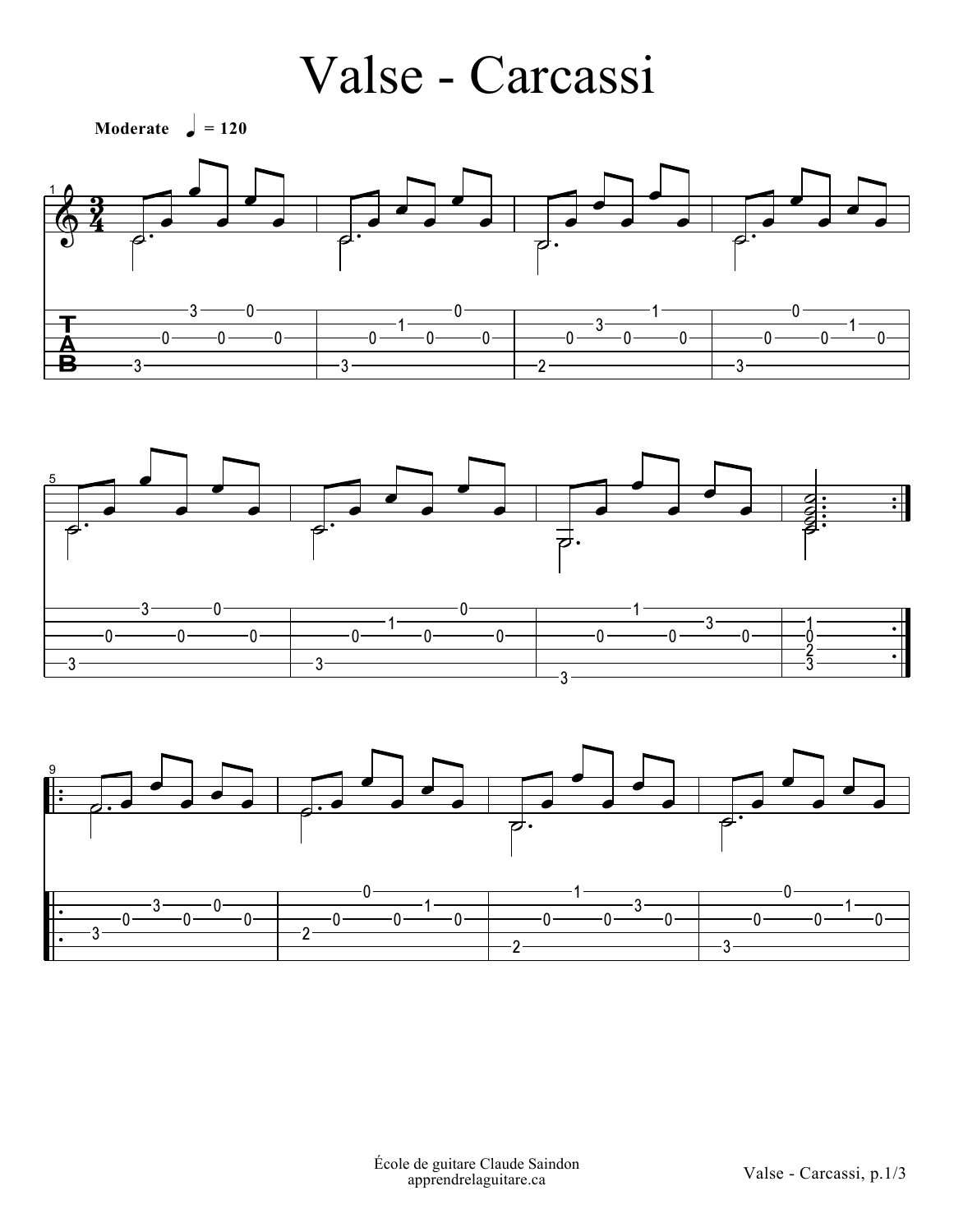







Valse - Carcassi, p.2/3